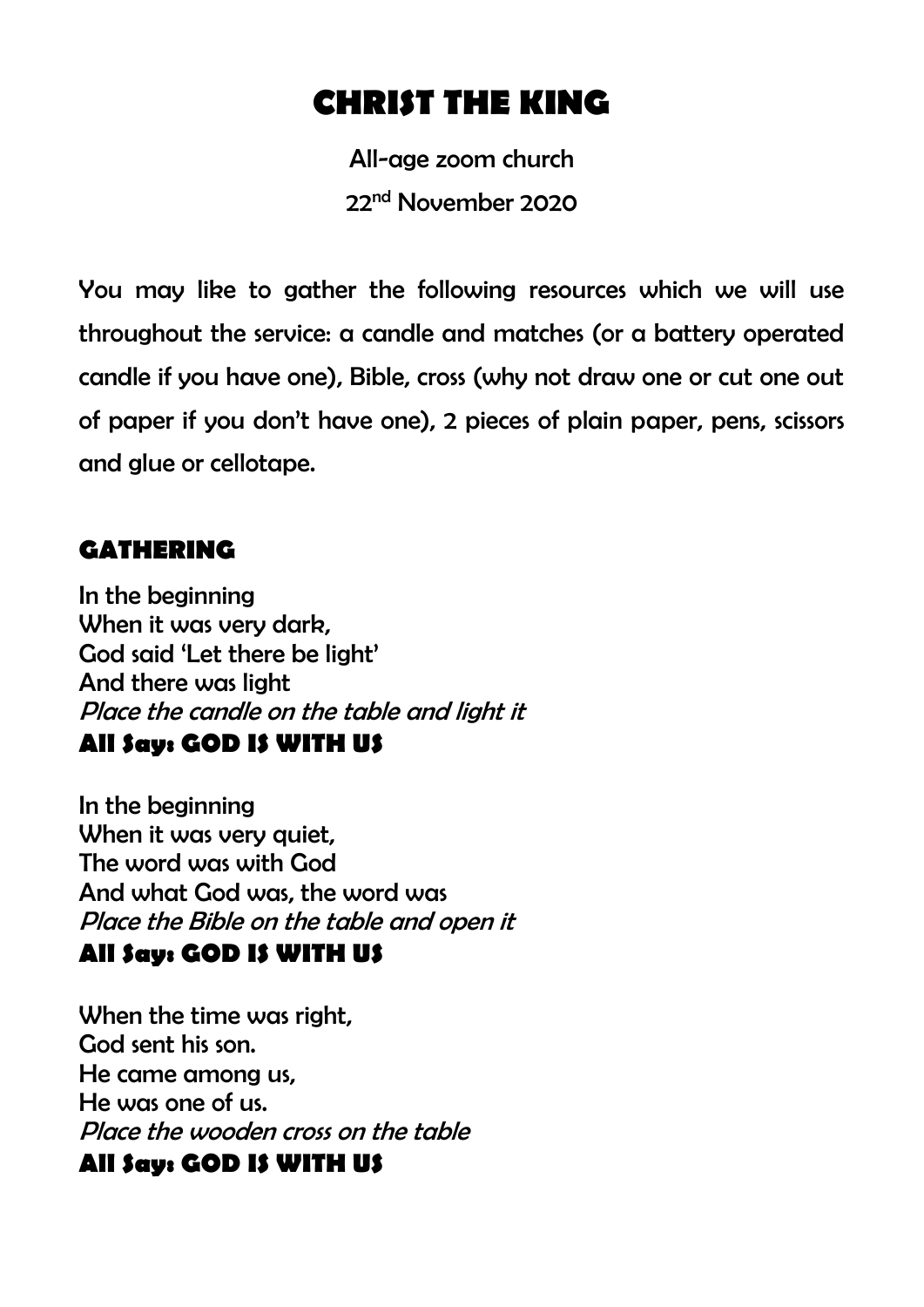### **Hymn**

Let all the world, in every corner, sing: My God and King! The heavens are not too high, His praise may thither fly, The earth is not too low, His praises there may grow, Let all the world in every corner sing, my God and king!

Let all the world in every corner sing, my God and king! The church with psalms must shout, no door can keep them out; But, above all, the heart must bear the longest part. Let all the world in every corner sing, my God and king!

# **Confession**

The kingdom is yours, but we turn away from your just rule:

#### **Jesus forgive me**

The power is yours, but we trust in our own power and strength:

### **Jesus forgive me**

The glory is yours, but we fall short of the glory of God:

### **Jesus forgive me**

# **Absolution**

# **WORD**

Matthew 25:31-end This is the word of the Lord: **thanks be to God** 

# **RESPONSE**

An activity using our hands to help us think about who our neighbour is

# **Collect**

**God the Father, help us to hear the call of Christ the King and to follow in his service, whose kingdom has no end; For he reigns with you and the Holy Spirit, One God, one glory Amen.**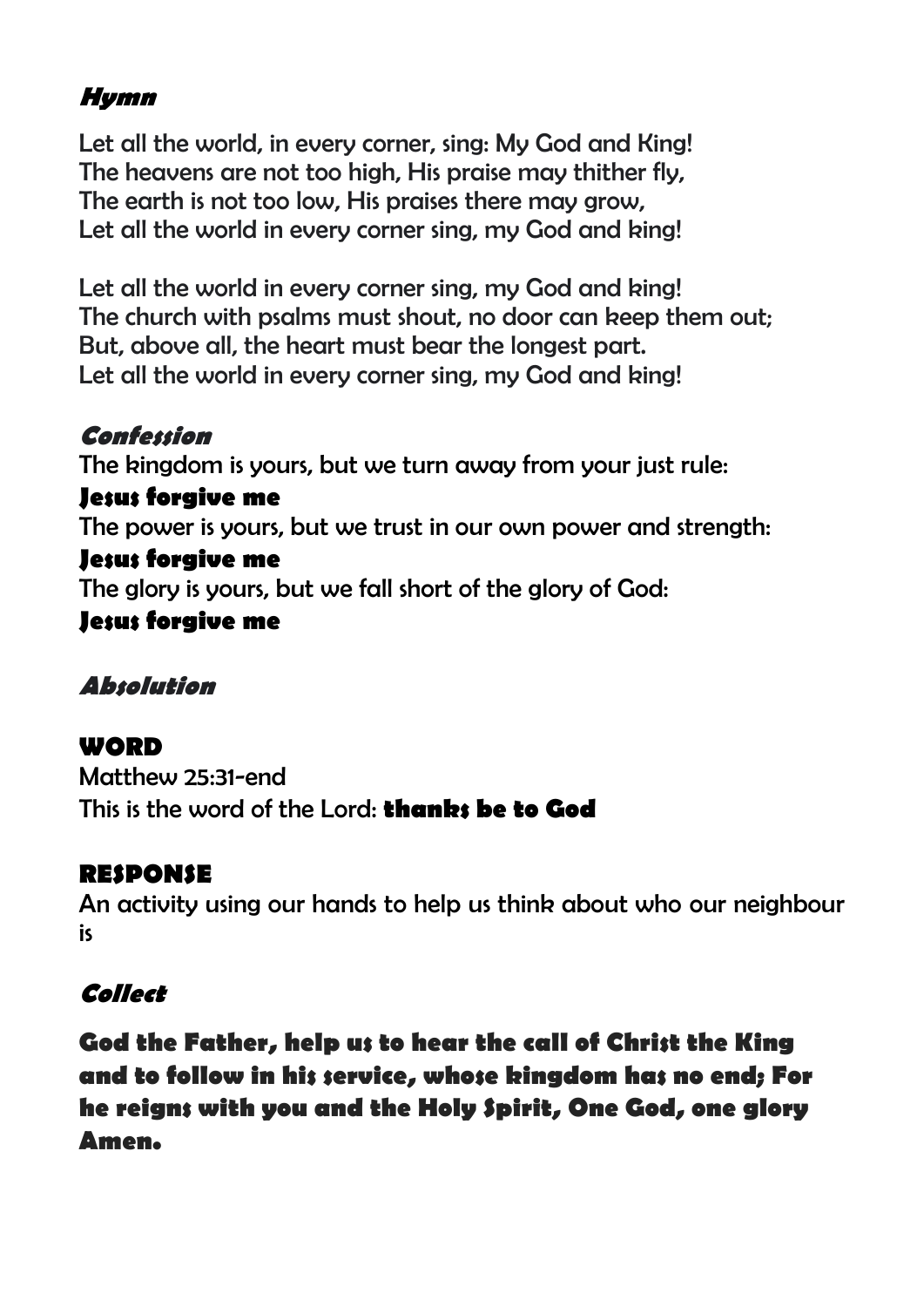#### **Hymn**

When I needed a neighbour. Were you there, were you there? When I needed a neighbour, were you there? And the creed and the colour and the name won't matter, Were you there?

I was hungry and thirsty, Were you there, were you there? I was hungry and thirsty, were you there? And the creed and the colour ……..

I was cold, I was naked, Were you there, were you there? I was cold, I was naked, were you there? And the creed and the colour…..

When I needed a shelter Were you there, were you there? When I needed a shelter were you there? And the creed and the colour…..

When I needed a healer. Were you there, were you there? When I needed a healer, were you there? And the creed and the colour…….

Wherever you travel, I'll be there, I'll be there. Wherever you travel. I'll be there. And the creed and the colour……

#### **Intercessions**

### **SENDING OUT**

**Notices Closing prayer**